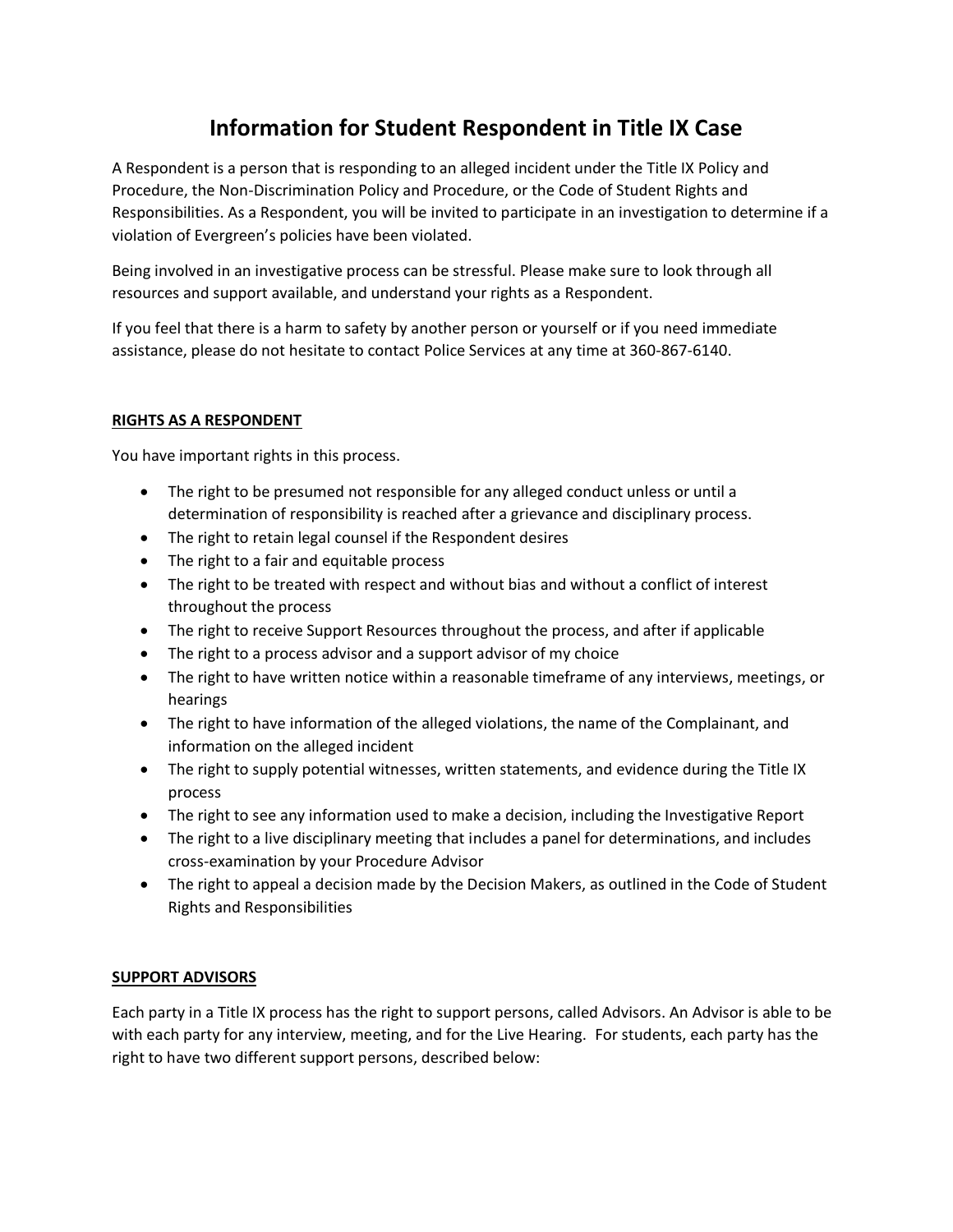- Emotional Support Advisor: Students going through the Title IX process have the ability to select an emotional support advisor to accompany them throughout the Title IX process, although this is not required. Emotional Support advisors can be anyone the student selects, and the role will be to provide emotional support. Emotional Support advisors will not speak for the party and will not disrupt any process.
- Advisor: This individual may be an attorney, or any other person that the student selects. This advisor can attend any meetings, interviews, and must attend the Live Hearing with the student. The main role of the advisor is to provide support throughout the process, and will serve to cross-examine other parties during the Live Hearing. Advisors otherwise will not speak for the party nor disrupt any process.

**If you do not have an Advisor, you will need one for the Live Hearing. Please contact the Title IX Office a[t titleixcoordinator@evergreen.edu](mailto:titleixcoordinator@evergreen.edu) if you would like a Process Advisor assigned to you. Note this assigned Advisor will NOT be an attorney, and will be a person from the Evergreen community.**

Any person can serve as an Advisor for each party. If a party selects an attorney as their Advisor, this party must let the Title IX Coordinator know at least 5 days prior to the initial interview or the Live Hearing. For more information on the role of an Advisor, please contact the Title IX Coordinator at titleixcoordinater@evergreen.edu.

## **SUPPORT RESOURCES**

Evergreen will work with any Respondent to provide support resources to address academic, mental, physical, and emotional needs. Reasonable adjustments and resources are coordinated through the Title IX Coordinator. Any request for support resources can be requested at

[titleixcoordinator@evergreen.edu](mailto:titleixcoordinator@evergreen.edu). Support resources are specific based on each individual's needs, and may include, but are not limited to, the following:

- Reasonable academic adjustments including deadline extensions and assignment adjustments
- Referrals to study assistance
- Referrals to Student Wellness Services for emotional support and assistance
- Short term housing changes or on-campus residential changes
- Ability to ask questions and receive prompt answers on the Title IX process
- Modification of work schedule or class schedule as able and applicable
- Safety escorts or additional measures as reasonably able

Additional Evergreen offices are available to you during this process, including the following:

- Student Wellness Services Counseling and Health
	- o Seminar Building 1, 2100
	- o [studentwellnessservices@evergreen.edu](mailto:studentwellnessservices@evergreen.edu)
	- $O$  360-867-6200
- Chaplain in Student Activities
	- o CAB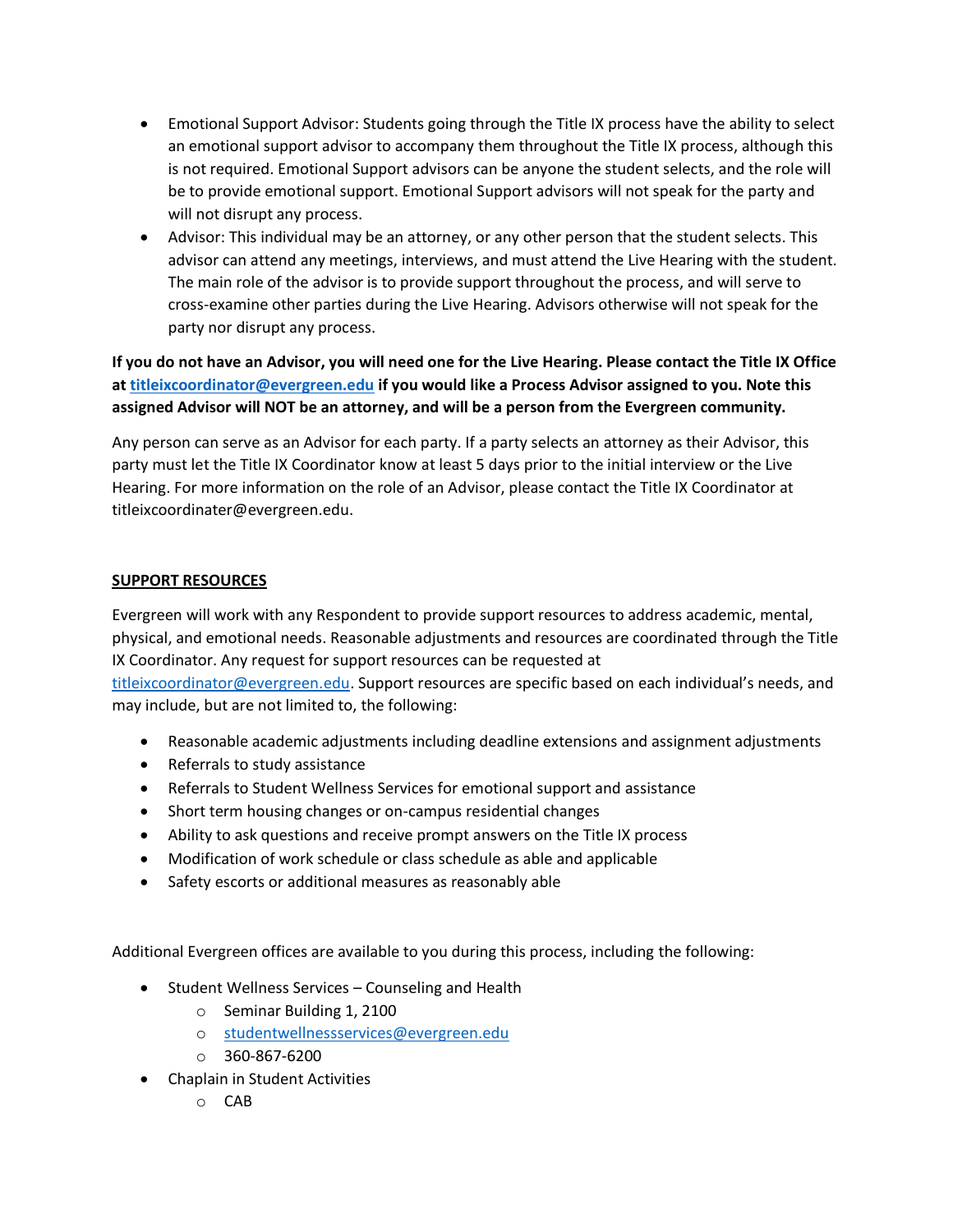- o bennettm@evergreen.edu
- Police Services
	- o Seminar Building 1, 2150
	- o [policeservices@evergreen.edu](mailto:policeservices@evergreen.edu)
	- $O$  360-867-6832
- Title IX Office
	- o Library Building 3216
	- o [titleixcoordinator@evergreen.edu](mailto:titleixcoordinator@evergreen.edu)
	- $O = 360 867 5240$
- Academic Advising
	- o Library Building 2153
	- o [advising@evergreen.edu](mailto:advising@evergreen.edu)
	- $O$  360-867-5343

## **WHAT TO EXPECT DURING THE EVERGREEN PROCESS**

You will be informed each step of the way regarding the process and your expectations. Generally, the following process will be followed:

- 1. You will receive a Notice of Investigation from the Title IX Coordinator, which outlines the allegations, the applicable policy/code statements, the name of the Complainant, and the information regarding the alleged incident in question.
- 2. The Notice of Investigation will include information on who will be investigating the complaint, and information on your first interview with the investigator(s).
- 3. During your first interview, you will be able to share your perspective on the alleged incidents, and share any information you would like. Interviews are recorded for the purpose of the Investigator.
	- a. Note that during your interview, you are not permitted to record the interview.
	- b. Breaks are permitted during the interview upon request.
	- c. You will have the opportunity to submit any evidence you would like during this time. Evidence may include, but is not limited to: text messages; screenshots of messages or posts; emails; health documents; telephone records; photos; etc.
- 4. The Investigator will interview all parties, including any witnesses provided by the Complainant and the Respondent.
- 5. After interviews, the Investigator will compile an Investigative Report. You will be able to read the Investigative Report, and will have time to respond to this Investigative Report.
- 6. The Investigative Report with all applicable evidence will be available to be reviewed by all parties.
	- a. Each party will have 10 days to respond to the Investigative Report in writing. Each party will receive notification of how to respond in writing, and the deadline of submitting this.
- 7. The Final Investigative Report will be sent to you by the Title IX Coordinator. This Final Investigative Report will be used in the Live Hearing.